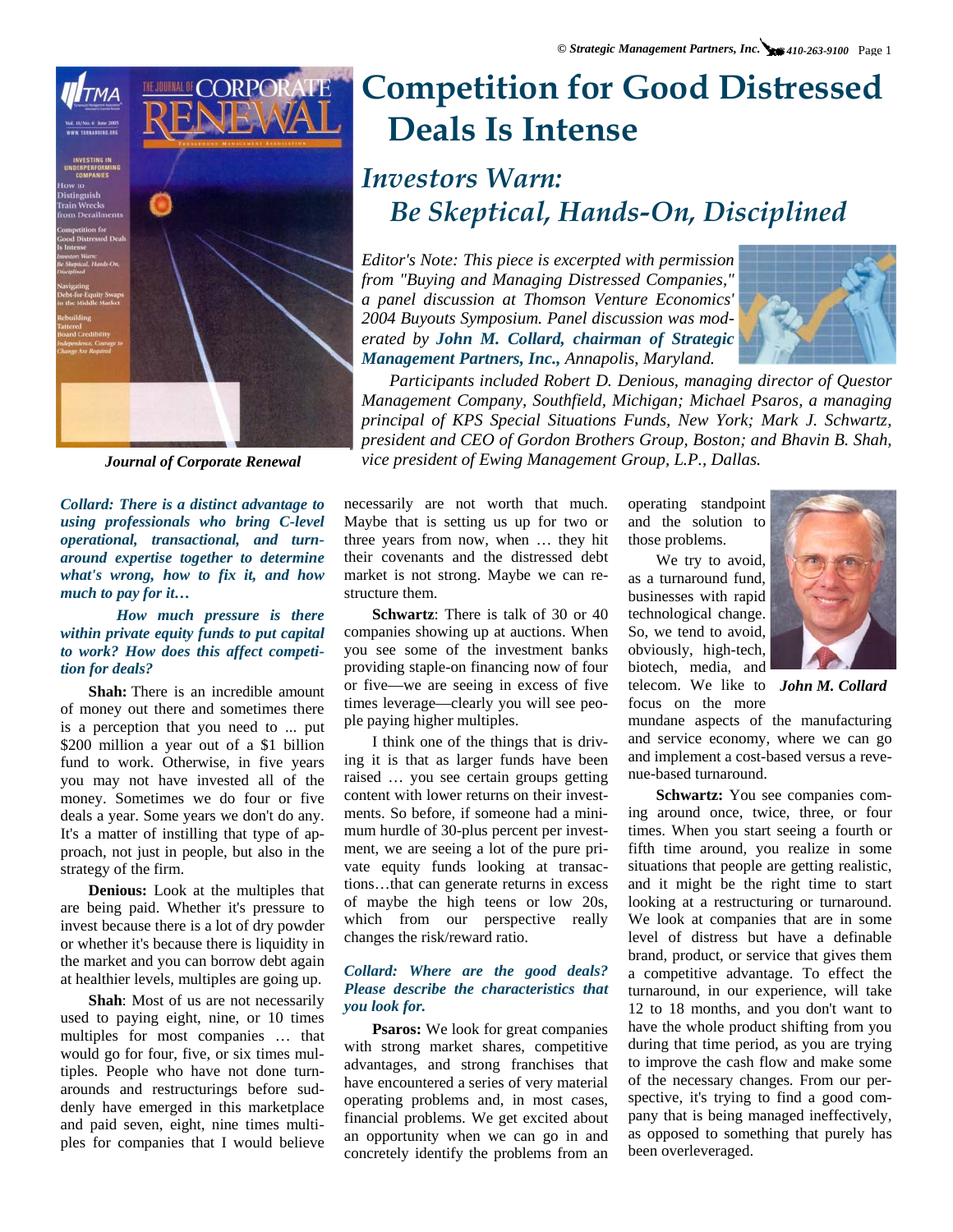#### *Collard: How do you ensure that money put into a company as equity will be used to fund future needs as opposed to pay for past sins?*

**Schwartz**: Even though it may end up as equity, we don't always look at putting in equity right away. Also, obviously, the ownership, in terms of whether or not we have control, is a big issue.

If it's a company you would like to own, you want to get in there as quickly



as possible before the business deteriorates. We have to resist that urge because you don't want to put money into a situation prematurely. If you are putting it in either before you have control or be-Mark J. Schwartz fore you have the

right structure,

money can quickly disappear to existing creditors. In a lot of these situations, people are looking to the distressed investor as a solution to their problem. It is their problem before you get in. As soon as you write the check, it becomes your problem, too. We are very sensitive about when we get in there.

It is critical for us to analyze the cash flow in terms of what the company needs, short term and long term. Who can afford to take a hair cut? Who do you need long term? Where is the cash going to be going once we complete the restructuring, and what's going to be needed during the time frame? We also critically look at how much cash is needed, not just initially but also in a long-term view. We don't want to find ourselves invested and—if the process takes six months longer than what we thought—not be in a position to reinvest.

To make sure the cash flows the right way, there are two different approaches. If we need to put money in quickly, we often try to come in as a secured lender. We will try to attach some type of collateral so … at least we are protected if the whole thing blows apart. We are very sensitive to things like standstills and availability and what some of the other lenders can do in terms of affecting our collateral base. When we come in as an equity investor, if we have control that is easy because then, obviously, you're affecting the decisions so you can make sure you put in the right management team.

We will also invest in situations in

which we don't have control. There, we use fairly typical structures. Whether it's preferred stock or even when it's convertible debt, we make sure that we have negative control so that nothing can be done without the approval of the securities we control, whether it's changes in management, budget, capital, any type of expenditure, or additional debt.

**Psaros:** We try to structure in some protection, despite the fact that we are control investors. We have done a lot of deals … in which the capital we have invested has gone into the company in the form of senior secured securities… so I agree with you that the structuring is very important. I think the most important thing that you said was that you always need that cushion, especially with the kind of companies that we invest in, no matter how well the execution of the plan goes.

**Shah:** I think there are a couple operational structural components that are pretty important as well. We find two big dynamics of companies in the distressed world, or especially for companies that are deeply distressed. One, they are just bleeding cash like crazy…and two, there either are significant holes in management or the management is not correct for that company…Half of our guys are deal guys and the other half are guys who will roll up their sleeves and go into the companies four or five days a week and take on positions within the company, from CEO to the head of purchasing, … to really take control of the cash. We put into place aggressive management and indepth, heavily involved management, whether a combination of the existing management, new management and ourselves, or whatever.

The second big piece from an operational perspective is to take control of all of the cash, in terms of a managed cash flow from day one. We develop rolling cash flows for the company as soon as we buy it. Every cash disbursement that's spent and every cash item that is collected is something that we control pretty carefully, from capital expenditures on the high end to checks that are written to pay for new improvement to the office, whatever that might be.

**Schwartz:** We find this is critical, even if there are some good management teams within the company. Over time, we will promote from within and try to find out who is good and who is bad, but we think it's critical to be able to have our

own people with operational expertise go in there and analyze everything, whether it's real estate, information technology (IT), cash flows, or even just what the projections look like. What we are not willing to do is just rely on the management team…because we have found in those situations that we come up short most often.

#### *Collard: How do you address the issue of leadership during a transition or a turnaround? Is it better to handle the operational aspects in-house or get outside help and focus on your next acquisition?*

**Denious:** Obviously leadership is key. When you are investing in a company…with negative cash flow, it is pretty obvious that time and momentum are your enemies. There is a law of physics that I once learned. As things start in a certain direction, they continue in that same direction, unless some significant force changes the outcome. We all face going into a distressed property and trying to figure out very, very quickly who will lead the company through significant change and drive the operational turnaround.

One of the dangerous things that we confront is looking at a company and not being sure in our heart of hearts whether the current management team is up to the task. Very often, we feel they're not. Indeed, that's *Robert D. Denious* why the company is



where it is. If we don't have somebody on a bench that we clearly have identified as being appropriate to drive a company forward, do we still move forward, buy the company, and do something temporarily? Do we put somebody in on a temporary basis, do a search, and then bring in a long-term manager? We decided in most cases that's a dangerous road to go.

Right when you buy a company, basically the field of workers, right down to the guy on the assembly line, is ready for change. Change is difficult; it's a human condition. Right after an investment is made is the appropriate time to go in and shake things up, not only because you are going to have a hemorrhaging cash flow statement, but also because people are ready for it. If you don't do it as an owner, you will lose your audience, so to speak.

#### *© Strategic Management Partners, Inc. 410-263-9100* Page 2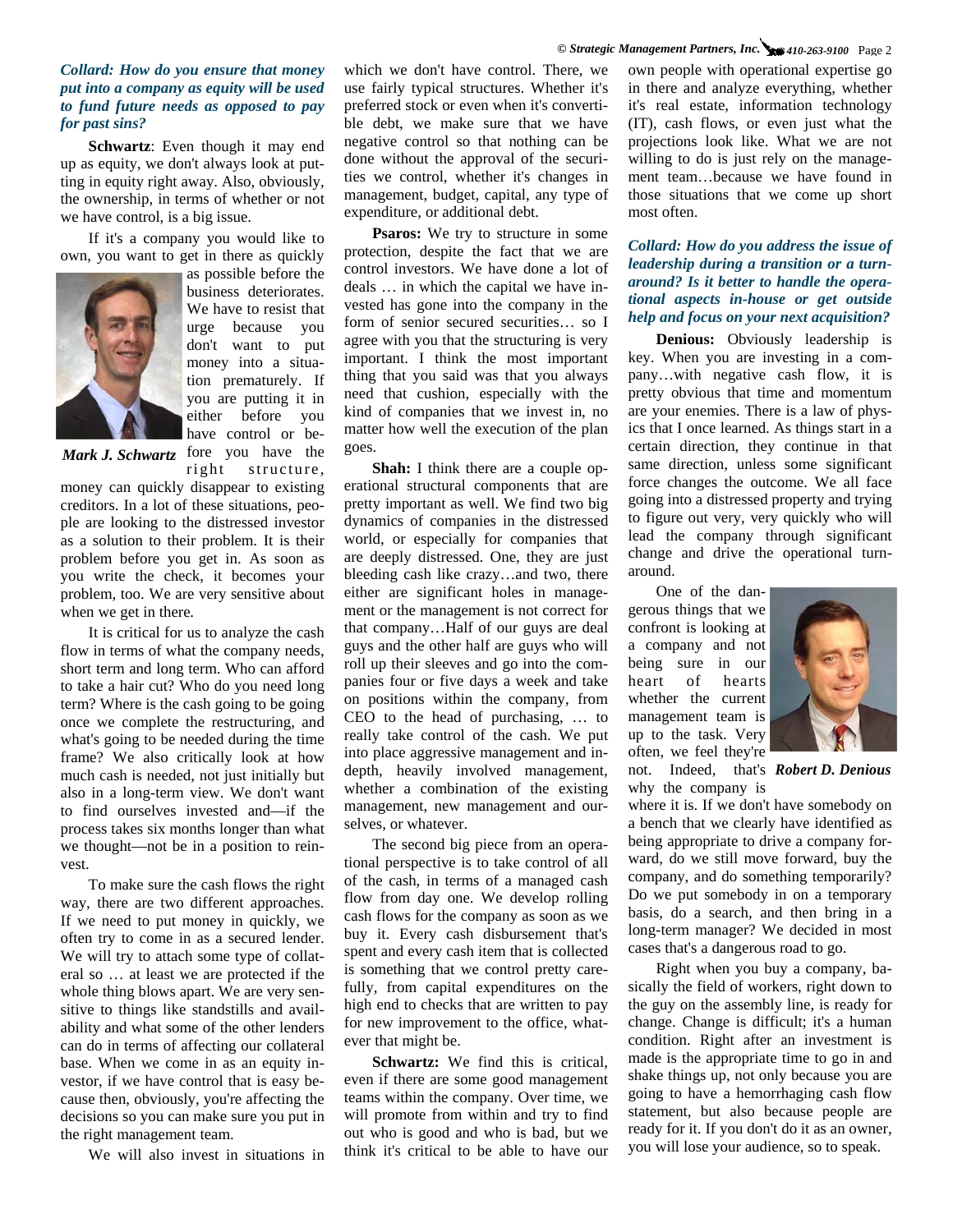I am pretty convinced as an investor in an operational turnaround, it's important not to be totally out of that process. We sit down with our management teams and devise what we call a 100-day plan. I think it's important to be side by side with your management team, understanding at a very granule level what will happen or should happen.

**Schwartz:** I think it's critical when you are investing in a company that whoever you pick—whether it's an outside manager or an inside manager—someone has to be there full-time. It can't be that someone is flying in, spending two days, and then going to do something else. We will only go forward when we have identified who that person is. We want to make sure that person will be there five days a week working with a team trying to in fact change because things are happening probably three or four times more quickly than in a normal company that is operating well.

#### *Collard: What are some of the most common obstacles that you run into when buying a distressed company, and how do you overcome them?*

**Shah:** Sometimes the timing in which we get involved in potentially buying a company is pretty tight. We either will buy it in four weeks…or in four weeks the company might run out of cash. We're almost viewed as the equity of last resort because our capital is very expensive. That means you have to deal with it very quickly. If you can get your hands around valuation of the assets quickly, and if you can get a sense of how you will improve the operations of the company and with what resources very quickly, that's one way to manage an obstacle.

Another obstacle we have come across is competition. The fact of the matter is, there are a lot more people in this



industry now looking at the whole turnaround, restructuring, and distressed space, from funds that don't necessarily do turnarounds and restructuring…to a lot of distressed debt funds. I think there is more than \$100 billion fo-

cused on distress debt

*Bhavin B. Shah* 

today. So by the time you buy this company, will the value of the up side be something that you are comfortable with, and will you have any up side?

Also, you are going to be dealing with multiple parties to try and get a deal done, as opposed to just the original equity holder. You have to find out what the fulcrum security is in the capital structure. Is it the equity? Is it unsecured debt holders? Is it the secured debt holders? Is it the guys that were providing the debtorin-possession (DIP) loan to the bankrupt company? You must negotiate with all those parties because any one of those guys could put a roadblock in front of you to make sure the deal doesn't go your way so that they can get their money out to whatever extent they want to.

**Denious:** Visibility is another obstacle. Broken companies have broken systems—always. The information that you are getting, the profit and loss statement (P&L), the balance sheet, the cash flow statement—all of it is probably wrong to a greater degree than you will find in other companies. I guess the solution that we all come to is…to over-equitize. You have to be ready to absorb more hemorrhaging than you expect or hope to find.

**Schwartz:** As the distress continues, obviously, there is a loss of confidence, not only internally with employees in the company, but also, most often, externally with customers, vendors, and service providers. How do you quickly get your arms around the different constituencies and regain that trust? Sometimes we've found that a company has deteriorated to a point that, no matter what you do, you will not regain that confidence quickly enough to get the product flowing again. You can fix everything financially, but people have moved on and they now have alternatives.

**Psaros:** Another competitor is how the creditors perceive—and I use that term "perceive" very, very selectively liquidation value. We will spend six months developing a turnaround plan to know what our cash flows are, we will know what our returns will be, if we'll be able to finance for X. But some bank has it in its head that the liquidation value is 2X. We have lost on a lot of opportunities to save companies, save jobs and create value for our investors because the bank has chosen—and I am using the bank generically—for the secured creditors pulled the plug and liquidated it. And invariably instead of getting 2X, they get less than what we were prepared to pay in some cases 10 or 20 percent of what we were prepared to pay.

#### *Collard: What is the single-most important attribute a distressed investor needs to have?*

**Denious:** When you are talking about a deep operational turnaround, you have to have an appreciation for operations and how you fix them. It's one thing to identify a problem. I think that can be done pretty easily sometimes, but it's quite another thing to identify the fix… How will your management team fix it? And is it really realistic that they will move the dial as much as is needed to create value?

Schwartz: You have to have a fair degree of humility and also realize that you will make some mistakes in these situations. No matter how well you plan and how much you think you know about what's going on, Murphy's Law will come into play in all these situations. What you can't do is freeze and not act because I think that is even worse. A lot of different things go wrong, but people need the leadership. If it starts getting to be more than three or four things that we have to fix, you have to start thinking, "Can I really fix all of those things?" Not all of them will go according to plan. And depending how much, one of them can drag the company down.

**Psaros:** We have been in deals where we have done everything right. We had a

turnaround plan where we just shot the lights out—where we did absolutely everything right in executing the plan and there was some third-party unforeseen event that led to results that weren't what we anticipated. You always have to be prepared to recover when that happens.



*Michael Psaros* 

We go into businesses that have no management because management has failed, earnings before interest, taxes, depreciation, and amortization (EBITDA) is negative, operating in bankruptcy, but we see value. In many instances by bringing in new management, by perfecting a turnaround plan, by buying the thing out of bankruptcy or an out-of-court restructuring, you, the sponsor or general partner, really exert a force of will. In many cases, we have just willed a lot of these companies back to profitability through good execution.